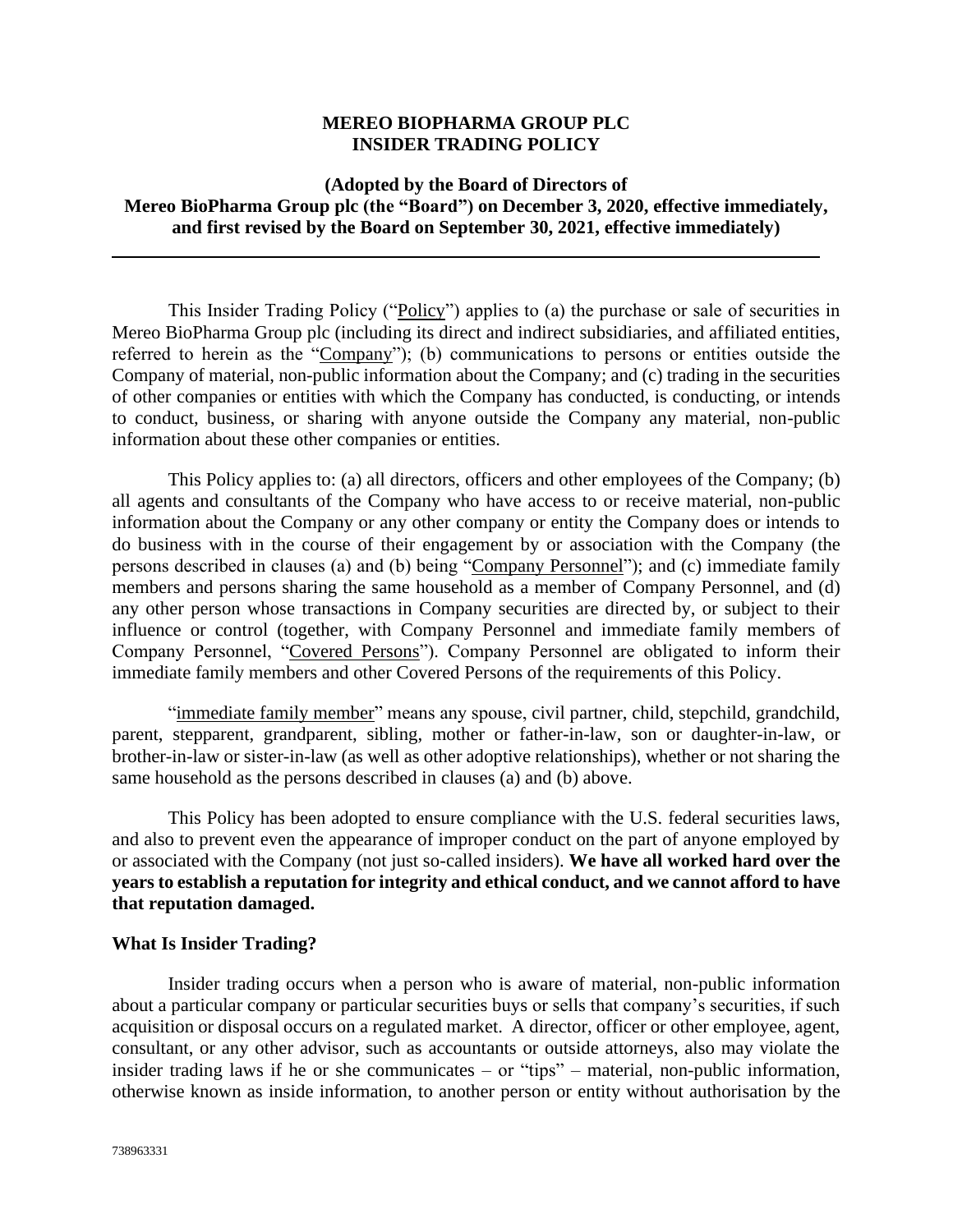Company. Information is "material" if it either (a) relates, directly or indirectly, to the Company or one of its securities, and would, if it were made public, be likely to have a significant effect on the prices of those securities, or (b) a reasonable investor would consider it important in deciding whether to buy, hold or sell securities, and "non-public" if it has not been disseminated in a manner making it available to investors generally (see below).

The insider trading (including tipping) prohibitions are not limited to the ordinary shares and American Depositary Shares of the Company. Under the U.S. securities laws, and other applicable laws, insider trading in any security, including American depositary shares, debt or preferred stock, is illegal. This Policy also applies to trading in the securities of companies or other entities with which the Company has conducted, currently conducts, or intends to conduct, business, such as past, current and potential customers and suppliers.

## **I. POLICY STATEMENTS**

### **Statement of Insider Trading Policy**

It is the policy of the Company that Company Personnel who are aware of material nonpublic information relating to the Company may not, directly or through immediate family members or other persons or entities, (a) buy or sell securities (including the purchase or sale of puts, calls and options) of the Company, or engage in any other action to take personal advantage of that information, or (b) pass that information on to others outside the Company, including family and friends. In addition, it is the policy of the Company that Company Personnel who, in the course of working for the Company, learn of material nonpublic information about a company with which the Company does business, including a customer or supplier of the Company, may not trade in that company's securities until the information becomes public or is no longer material.

Transactions that may be necessary or justifiable for independent reasons (such as the need to raise money for an emergency expenditure) are not excepted from the policy. The securities laws do not recognise such mitigating circumstances, and, in any event, even the appearance of an improper transaction must be avoided to preserve the Company's reputation for adhering to the highest standards of conduct.

**The trading prohibitions and restrictions set forth in this policy will be superseded by any greater prohibitions or restrictions prescribed by federal or state securities laws and regulations (e.g., restrictions on the sale of securities subject to Rule 144 of the Securities Act of 1933).** 

**Any employee who is uncertain whether these or other prohibitions or restrictions apply should ask the Company Secretary (Charles Sermon) of the Company before engaging in any transaction in Company securities.**

## **II. THE CONSEQUENCES OF VIOLATION**

Insider trading is a serious crime. Not only does it damage those directly involved, but it also adversely affects the company whose directors, officers and other employees, agents, consultants, or securities, were the subject of the offense. A company's reputation for integrity and honesty is an important corporate asset that can be harmed significantly through an insider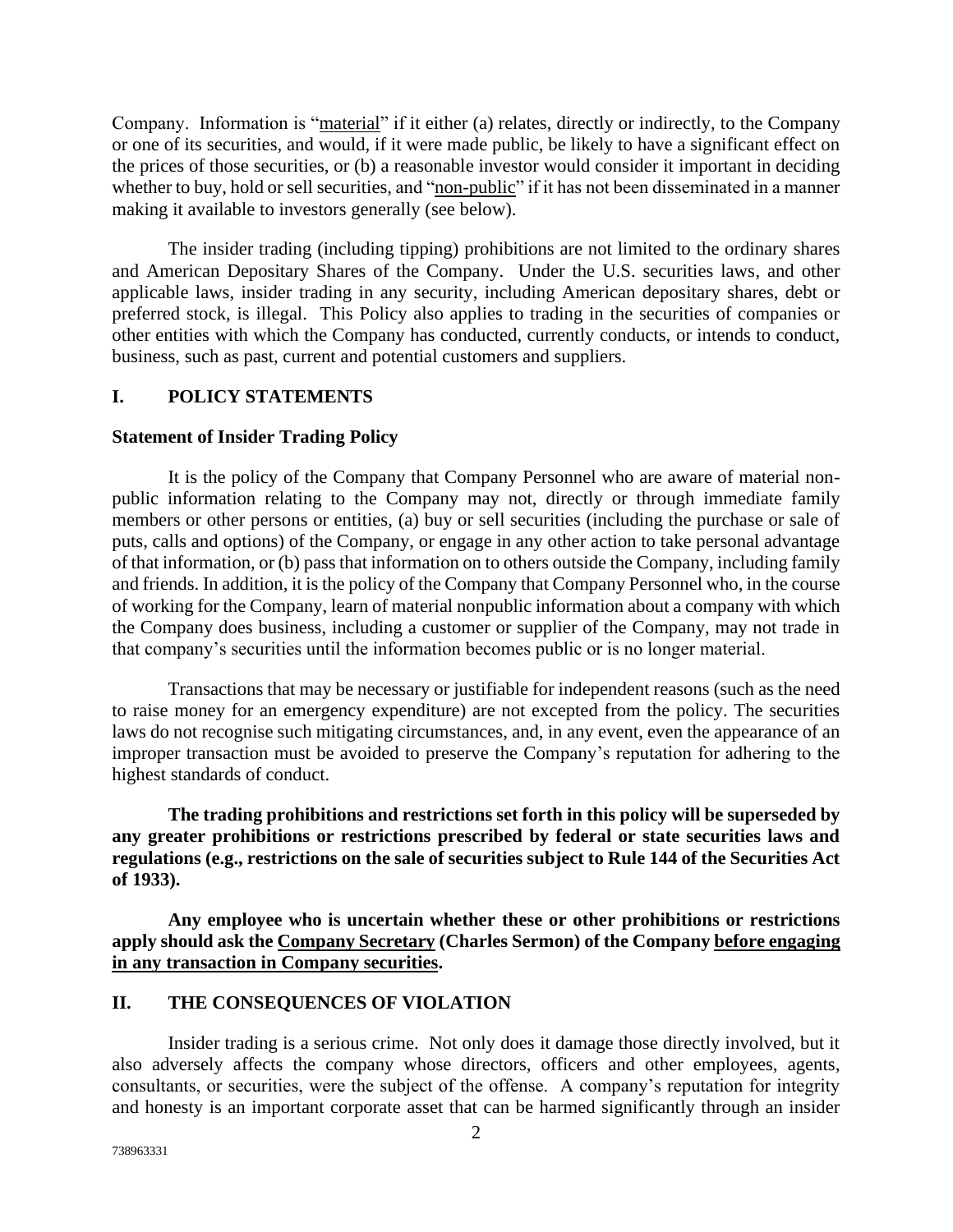trading investigation conducted either by the U.S. Securities and Exchange Commission (the "SEC") or the U.S. Department of Justice, even if no charges ultimately are brought. Insider trading violations are pursued vigorously by the SEC and the U.S. Attorneys and can result in severe punishment. The consequences of violations of insider trading laws (including tipping) are serious:

- For individuals who trade on inside information (or tip such information to others):
	- o civil penalty;
	- o criminal fine;
	- o jail term of up to 25 years;
	- o disgorgement of profits;
	- o cease-and-desist order to stop the violation, and penalties for violations of such orders or the federal securities laws; and
	- o the SEC may seek to bar an individual found to have engaged in insider trading from serving as an officer or director of the Company or any other public company which reports to the SEC.
- **For a company** (as well as possibly any supervisory person) that fails to take appropriate steps to prevent illegal trading or tipping by an employee, director or other person or entity covered by that company's policy:
	- $\circ$  civil penalty, such penalty not to exceed the greater of \$1 million or three times the profit gained or loss avoided as a result of the employee's violation; and
	- o criminal penalty, such penalty of up to \$25 million.
- **Illegal Tipping.** As discussed, the federal securities laws impose liability on any person who "tips" (the "tipper"), or communicates material, non-public information to another person or entity (the "tippee"), who then trades on the basis of the information. Penalties may apply regardless of whether the tipper derives any benefits from the tippee's trading activities.
	- o **Prevention of Insider Trading and Tipping by Others.** The Company, its directors, officers and some supervisory personnel as designated from time to time by the Company Secretary (or his/her designee), could be deemed "controlling persons" under the federal securities laws and therefore subject to potential liability for insider trading (including tipping) based on another person's violations. Accordingly, it is important for these personnel to maintain an awareness of possible insider trading violations by persons under their control and to take measures where appropriate to prevent such violations. Directors, officers and other supervisory personnel who become aware of a potential violation of the insider trading prohibitions and/or violation of this Policy must immediately advise the Company Secretary (or his/her designee) and must take steps where appropriate to prevent persons under their supervision from misusing material,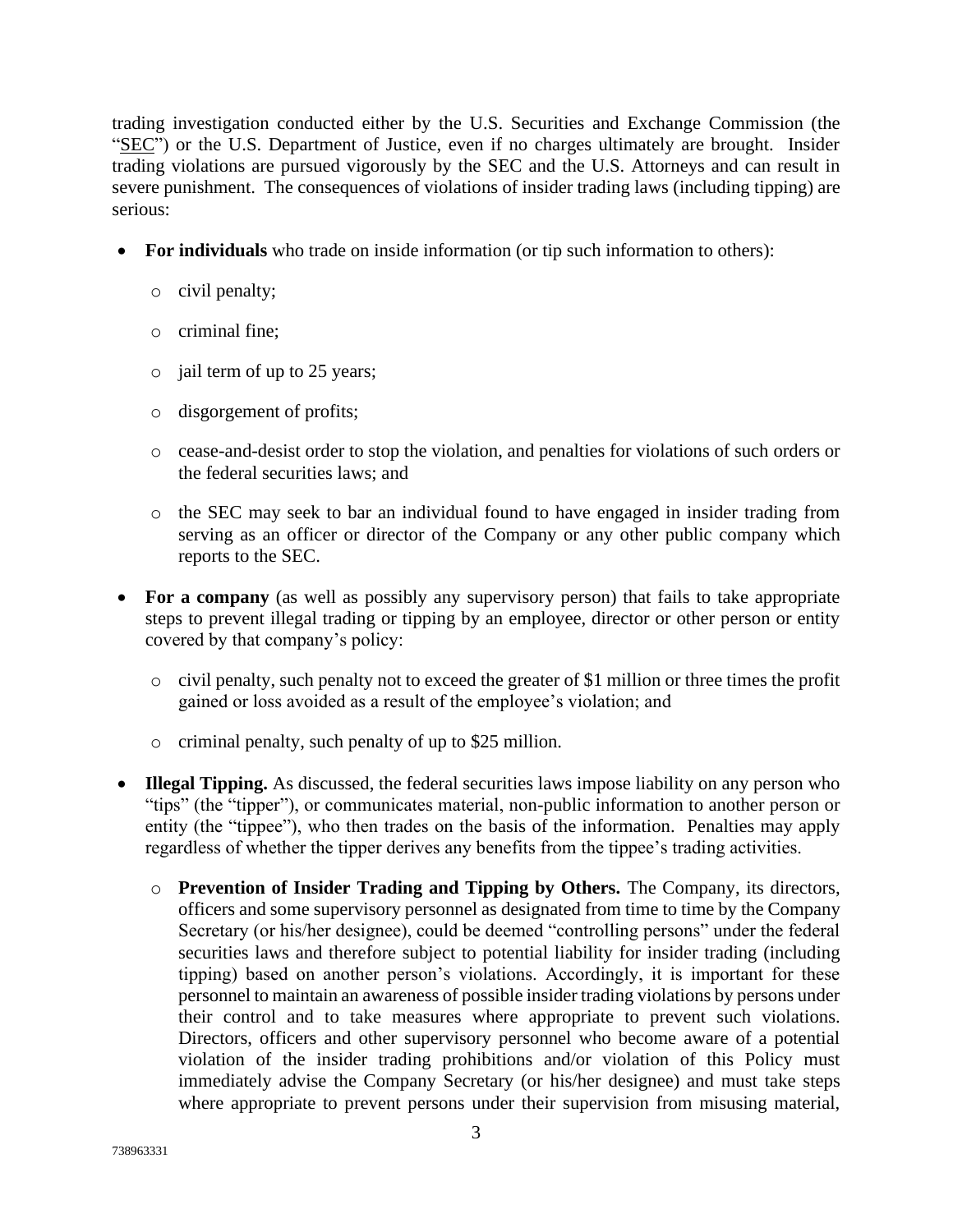non-public information regarding the Company or any other company or entity covered by this Policy.

Communications in violation of this Policy may expose the Company to liability for material misstatements. Additionally, any Company Personnel who makes an unauthorised selective disclosure of material, non-public information to an analyst, credit rating agency, investor or other person outside the Company could potentially be held liable for illegal tipping if the recipient of the information trades in Company securities.

In addition, if the SEC views a violation of this Policy as causing the Company to violate applicable law, the Company may be subject to an SEC enforcement action. This could occur if the Company is unable to persuade the SEC that the communication was unauthorised and/or otherwise contrary to this Policy. In addition, the person making the communication might be sued by the SEC as a "cause" of the Company's violation.

## **Company-Imposed Sanctions**

The failure to comply with this Policy may subject Company Personnel to Companyimposed sanctions, **including dismissal for cause**, whether or not the failure to comply results in a violation of law. Needless to say, a violation of law, or even an SEC investigation that does not result in prosecution, can tarnish one's reputation and irreparably damage a career.

# **III. MATERIALITY AND PUBLIC DISSEMINATION**

## **Material Information**

Material information is any information that relates, directly or indirectly, to the Company or one of its securities, and either (a) would, if it were made public, be likely to have a significant effect on the price of those securities, or (b) a reasonable investor would consider it important in deciding whether to buy, hold or sell securities. Any information that could be expected to affect the price of the Company's securities, whether the effect would be positive or negative, should be considered material. Some examples of information that ordinarily would be regarded as material include, but are not limited to:

- Information relating to the success of the Company's product commercialization efforts, including, but not limited to, material information regarding sales, reimubursement, regulatory developments and other factors impacting the Company's product commercialization efforts;
- Projections of future earnings or losses, or other earnings guidance or financial results;
- Sales results or earnings that are inconsistent with the consensus expectations of the investment community;
- The potential or actual gain or loss of a significant customer, supplier, or purchase order;
- Joint ventures and distribution agreements;
- A pending or proposed merger, acquisition or tender offer;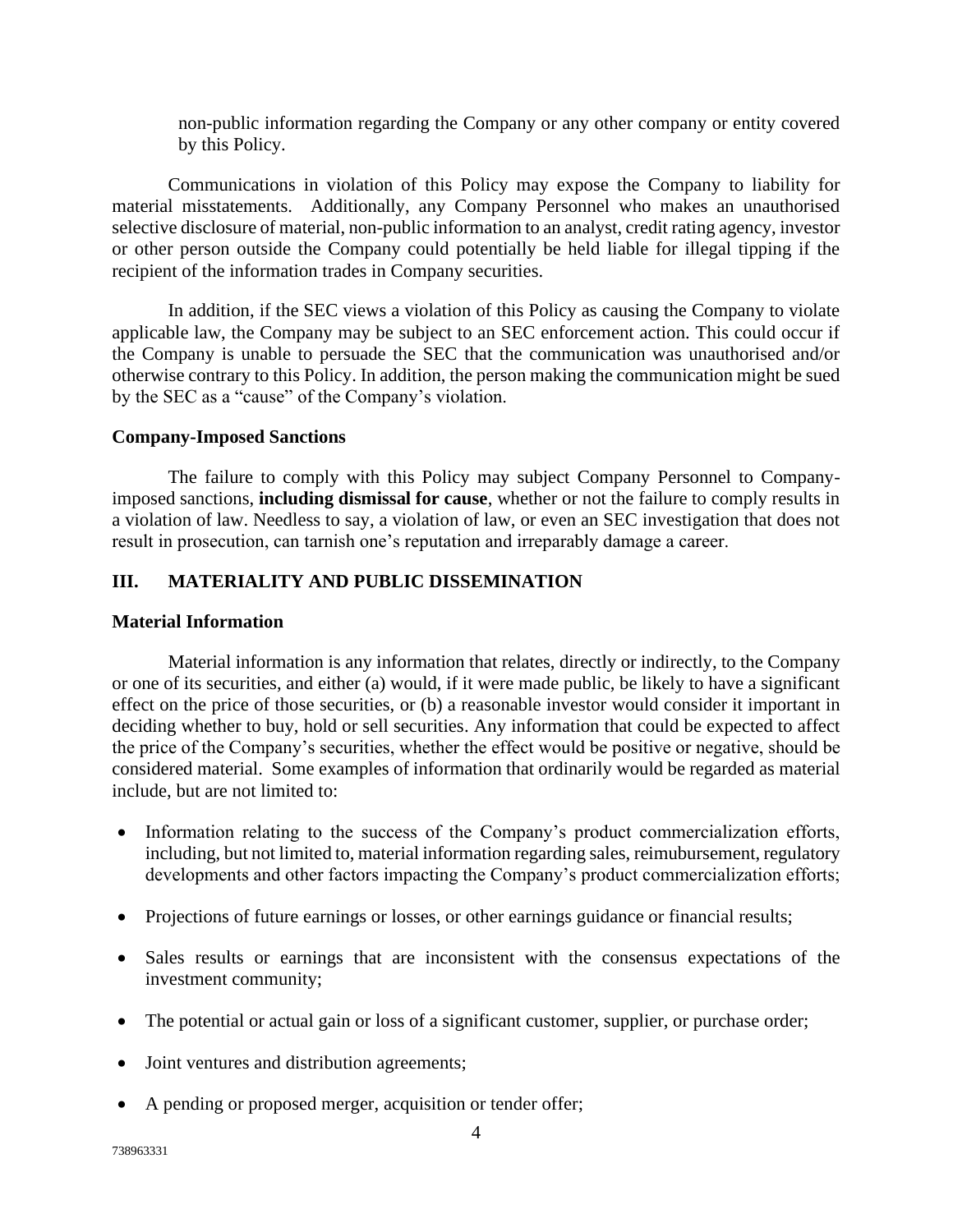- Company restructuring;
- A pending or proposed acquisition or disposition of a significant asset;
- Borrowing activities (other than in the ordinary course);
- Material developments in clinical trials;
- A change in dividend policy, the declaration of a share split, or an offering of additional securities;
- Litigation, whether pending or threatened;
- A change in senior management or the board of directors;
- A change in outside auditor;
- Anticipated credit rating changes if and when the Company has debt securities that are rated by a credit rating agency; and
- Impending bankruptcy or the existence of severe liquidity problems.

## **If you have any question as to whether information is material, please err on the side of caution and direct an inquiry to the Company Secretary.**

## **When Information Is "Public"**

If you are aware of material non-public information, you may not trade until the information has been disclosed broadly to the marketplace (such as by press release or an SEC filing) and the investing public has had time to absorb the information fully. Information is made public if it is published in accordance with Nasdaq rules for the purpose of information, if it is contained in public records, if it is readily acquired by those likely to deal in securities to which the information relates or if it is derived from information which has been made public. To avoid the appearance of impropriety, as a general rule, information should not be considered fully absorbed by the marketplace until after the second full business day after the information is released. If, for example, the Company were to make an announcement on a Monday prior to 8:30 a.m. New York Time, you should not trade in the Company's securities until Wednesday. If an announcement were made on a Monday after 8:30 a.m. New York Time, you should not trade in the Company's securities until Thursday.

**If you have any question as to whether information is publicly available, please err on the side of caution and ask the Company Secretary.**

## **IV. ADDITIONAL RESTRICTIONS ON SECURITIES TRANSACTIONS**

#### **Closed Periods**

To ensure compliance with this Policy and applicable federal and state securities laws, the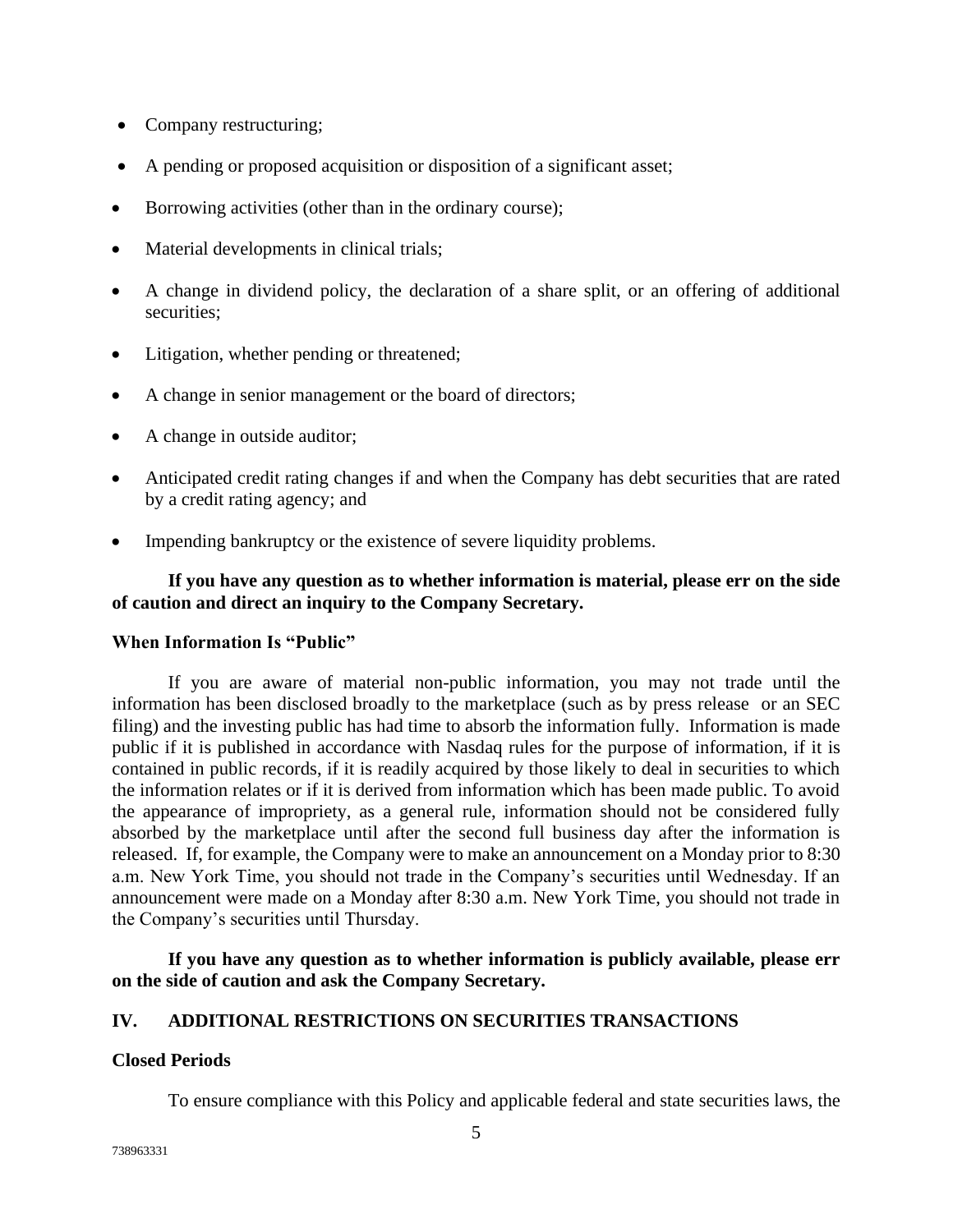Company requires that Covered Persons not conduct transactions (for their own or related accounts) involving the purchase or sale of the Company's securities during the following periods (the "Closed Periods") as follows:

- No Covered Person may trade in the securities of the Company during the following annual Closed Periods:
	- o The period commencing 30 calendar days before the release of a preliminary announcement of the Company's annual results or, where no such announcement is released, the period of 30 calendar days before the publication of the Company's annual financial report.
	- o The period of 30 calendar days before the publication of the Company's half-yearly financial report.
	- o The period of 14 calendar days before the publication of any quarterly financial update by the Company.
- No Covered Persons may trade in the securities of the Company during any other period designated as a Closed Period by the Company Secretary. A notice will be issued to relevant Covered Persons when such a Closed Period commences and when it ends.

The purpose behind the Closed Period is to help establish a diligent effort to avoid any improper transactions. All Covered Persons must comply with the Closed Period. Specific exceptions may be made, with approval, when Company Personnel do not possess material nonpublic information, personal circumstances warrant the exception, and the exception would not otherwise contravene the law or the purposes of this Policy. Any request for exception shall be directed to the Company Secretary. The Closed Periods are particularly sensitive periods and particular attention must be made to ensure that transactions in the Company's securities are made in accordance with the applicable laws. This is because Company Personnel will, as the fiscal year progresses, be increasingly likely to possess material, non-public information about the expected financial results for the fiscal year.

# **Even at times that do not fall within a Closed Period, any person possessing material, non-public information concerning the Company should not engage in any transactions in the Company's securities until such information has been known publicly for at least two full trading days.**

Each person is individually responsible at all times for compliance with the prohibitions on insider trading. Trading in the Company's securities outside the Closed Period should not be considered a "safe harbor," and all Company Personnel should use good judgment at all times.

If a member of Company Personnel has any doubt as to whether they are in possession of non-public information concerning the Company at the time they intend to engage in any transactions in the Company's securities they should seek advice from the Company Secretary **before** engaging in such transaction.

## **Mandatory Pre-Clearance for directors and executive officers**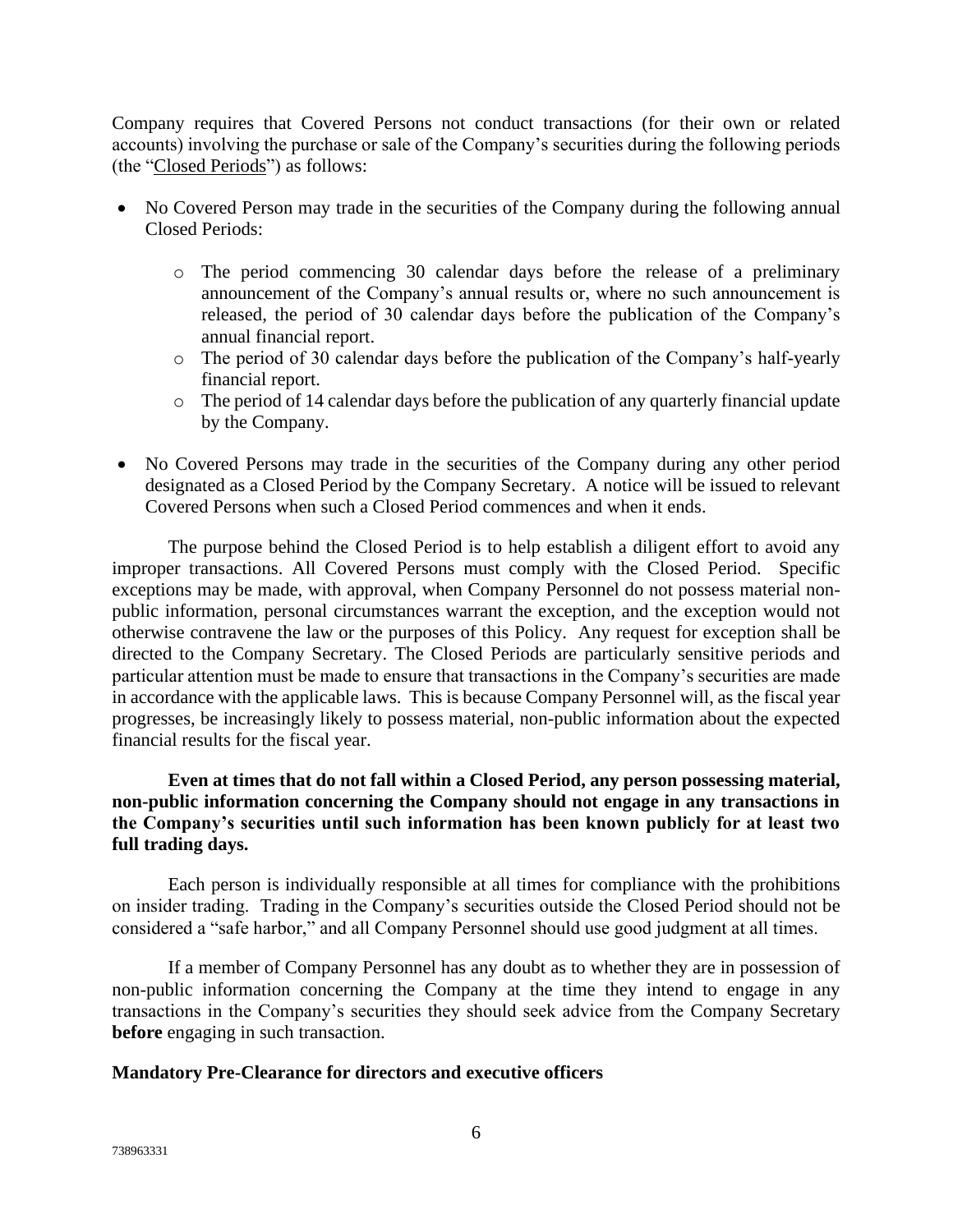## **All directors and executive officers (and their other Covered Persons), must clear his or her trade in the Company's shares, with the Company Secretary (or his/her designee)**  *before* **the trade may occur.**

Any director or executive officer seeking to pre-clear a trade in the Company's shares or any other security, must notify the Company Secretary (or his/her designee) in writing of the desire to conduct a trade at least **TWO** (2) business days before the date of the proposed transaction. The request for pre-clearance must state the date on which the proposed transaction will occur, and identify the broker-dealer or any other investment professional responsible for executing the trade. If, after receiving pre-clearance, the transaction does not occur on the date proposed or the business day thereafter the requestor must reapply for pre-clearance. The Company Secretary (or his/her designee) is obligated to inform the requesting individual of a decision with respect to the request as soon as possible after considering all the circumstances relevant to a determination. The proposed transaction may not take place unless and until pre-clearance is granted.

The Company Secretary (or his/her designee) may exercise discretion in determining whether to alert the requestor of the reason(s) for denial of pre-clearance. The Company Secretary will not normally give reasons for refusing a request to transact in the Company's securities, and the requester must keep any refusal confidential and not discuss it with any other person.

Even if approval to trade pursuant to the pre-clearance process is obtained in writing, the requestor (and/or any other related Other Covered Person) may **NOT** trade in the Company's or other securities if aware of material, non-public information about the Company or any of the companies covered by this Policy. This Policy does not require pre-clearance of transactions in any other company's securities unless otherwise indicated in writing by the Company Secretary.

Within **ONE** (1) business day of completing any purchase or sale of Company securities that has been pre-cleared, you (or your agent effecting the transaction on your behalf (or on behalf of any related Other Covered Person)) should deliver to the Company Secretary confirmation that such transaction(s) has (have) occurred.

Pre-clearance is not required for the following transactions in Company securities:

- Option Exercises. This Policy does not apply to the mere exercise of a share option under the Company's share option plans. This Policy does apply, however, to:
	- any sale of shares or ADSs as part of a broker-assisted "cashless" exercise of an option (i.e., any market sale for the purpose of generating the cash needed to pay the exercise price of an option); and
	- any sale of shares or ADSs received upon exercise of an option.
	- Transactions pursuant to an irrevocable instruction or power of attorney upon vesting of restricted share or ADS awards. The trading restrictions under this Policy do not apply to transactions made by a third party on your behalf pursuant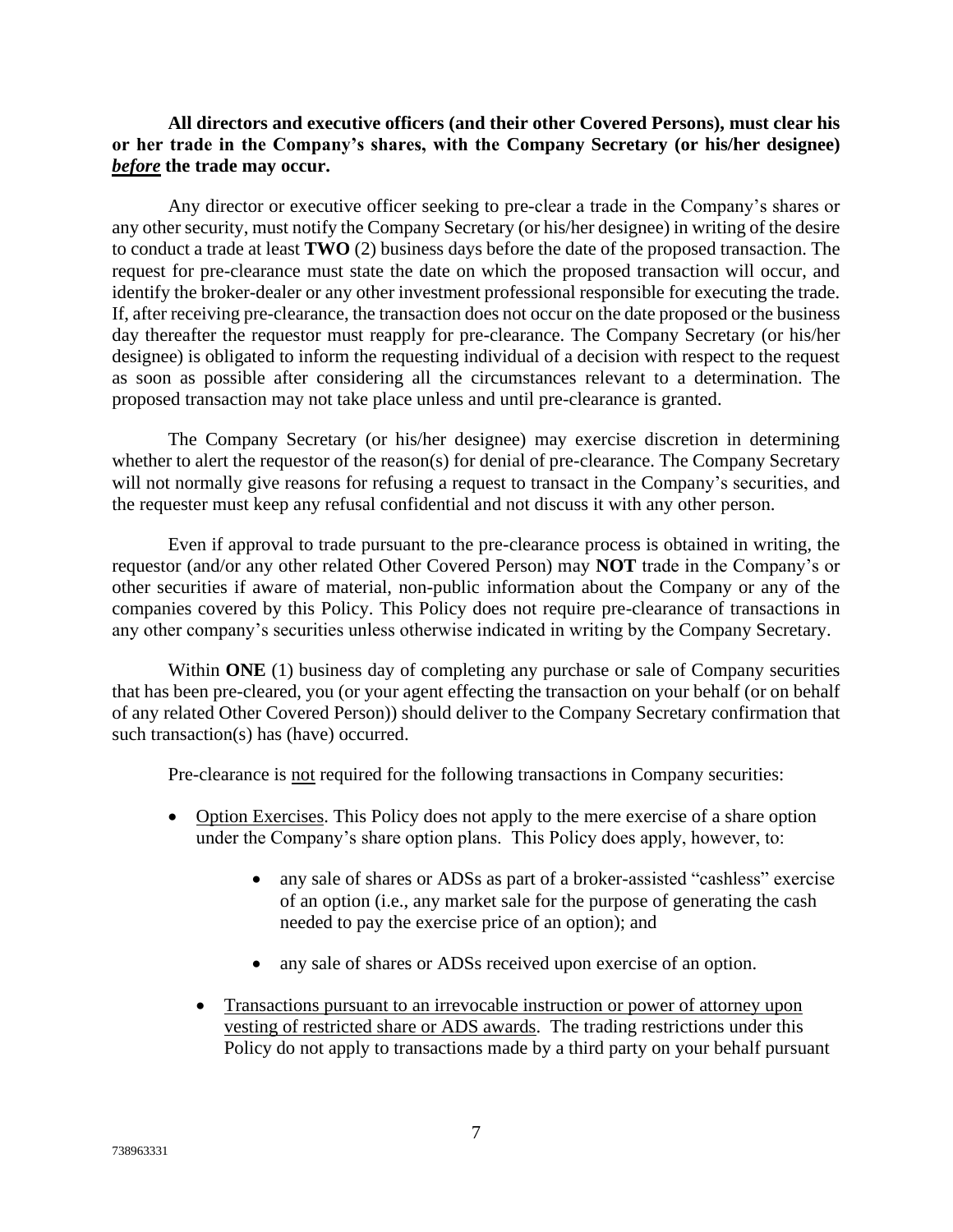to an irrevocable instruction or power of attorney executed during an open trading window at a time you were not in possession of material nonpublic information if:

- on or after the time you receive such an award you execute an irrevocable instructions or power of attorney that cannot be terminated by you;
- the sales undertaken are solely for the purpose of funding withholding tax obligations that arise as restricted shares or ADSs granted by the Company to you vest;
- the sales occur without your prior consent (other than as set forth in the irrevocable instruction or power of attorney) at market prices in a brokers' transaction;
- the proceeds of the sales are remitted to the Company or the applicable tax authority directly; and
- the sales occur within 30 days of the vesting of the applicable award.

Company Personnel should make elections with respect to payment of applicable taxes and implementation of irrevocable instructions or power of attorney with respect thereto *as promptly as practicable* after awards vest during open trading windows and at least 30 days prior to the vesting of applicable awards. Instructions with respect to sales of shares or ADSs to pay taxes upon vesting of awards within 30 days of applicable vesting dates must be approved by the Company Secretary.

• Transactions pursuant to a trading plan that complies with SEC rules. The SEC has enacted rules that provide an affirmative defense against alleged violations of U.S. federal insider trading laws for transactions pursuant to trading plans that meet certain requirements. In general, these rules, as set forth in Rule 10b5-1 under the Exchange Act, provide for an affirmative defense if you enter into a contract, provide instructions or adopt a written plan for trading securities when you are not aware of material non-public information. The contract, instructions or plan must (i) specify the amount, price and date of the transaction, (ii) specify an objective method for determining the amount, price and date of the transaction and/or (iii) place any subsequent discretion for determining the amount, price and date of the transaction in another person who is not, at the time of the transaction, aware of material nonpublic information. Transactions made pursuant to a written trading plan that (i) complies with the affirmative defense set forth in Rule 10b5-1 and (ii) is approved by the Company Secretary (or his/her designee), are not subject to the restrictions in this Policy against trades made while aware of material non-public information or to the pre clearance procedures or blackout periods established under this Policy. In approving a trading plan, the Company Secretary may, in furtherance of the objectives expressed in this Policy, impose criteria in addition to those set forth in Rule 10b5-1. You should therefore confer with the Company Secretary prior to entering into any trading plan. The SEC rules regarding trading plans are complex and must be complied with completely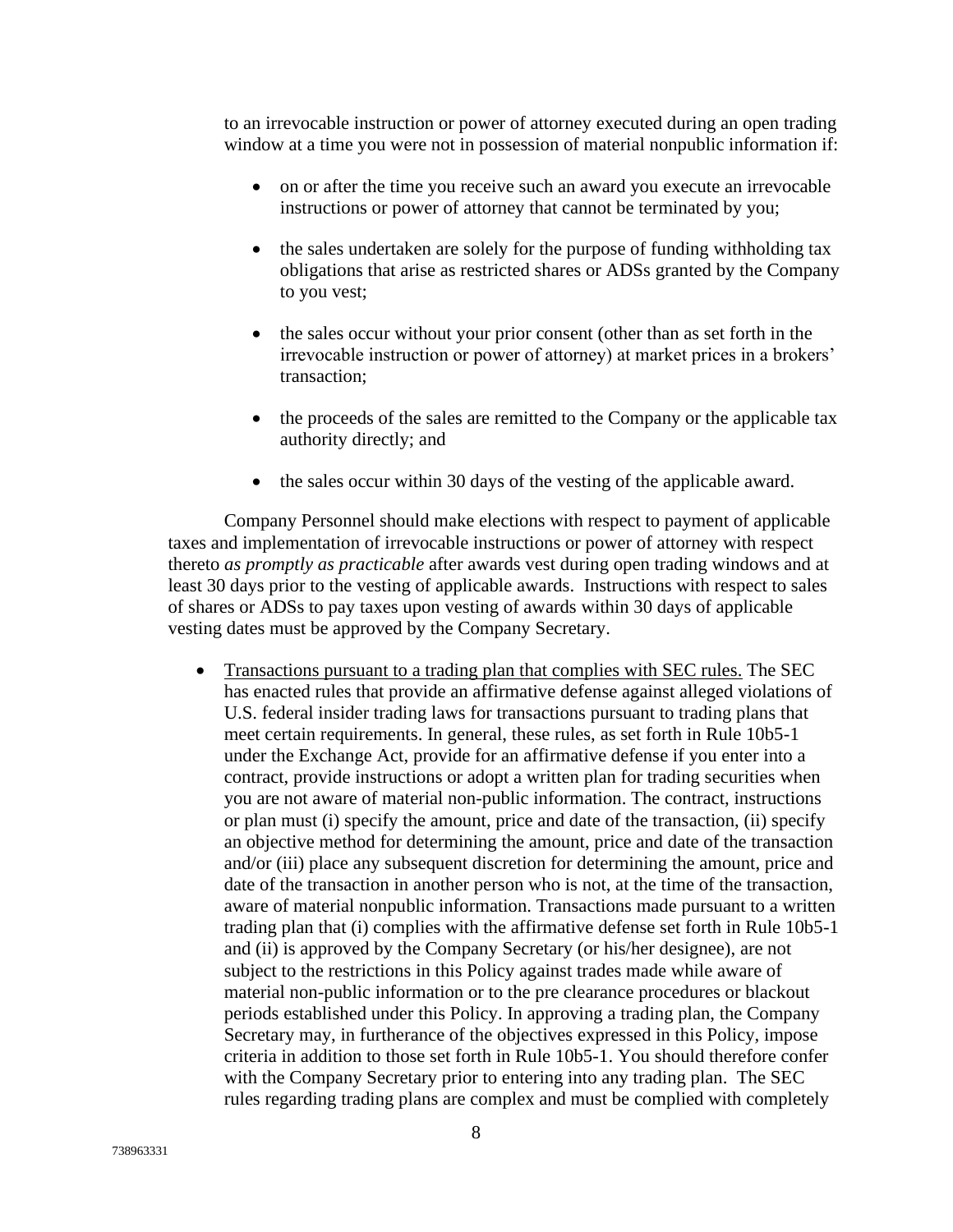to be effective. The description provided above is only a summary, and the Company strongly advises that you consult with your legal advisor if you intend to adopt a trading plan. While trading plans are subject to review and approval by the Company, the individual adopting the trading plan is ultimately responsible for compliance with Rule 10b5-1 and ensuring that the trading plan complies with this Policy. Trading plans must be filed with the Company Secretary and must be accompanied with an executed certificate stating that the trading plan complies with Rule 10b5-1 and any other criteria established by the Company. The Company may publicly disclose information regarding trading plans that you may enter.

- Gifts. This Policy does not apply to *bona fide* gifts of shares or ADS of the Company.
- 401(k) Plan: This Policy does not apply to purchases of Company shares or ADSs in 401(k) plans resulting from periodic contributions of money pursuant to a payroll deduction election. The Policy does apply, however, to certain elections made under the Company's 401(k) plan, including (a) an election to increase or decrease the percentage of periodic contributions that will be allocated to any Company shares or ADSs, (b) an election to make an intra-plan transfer of an existing account balance into or out of any Company shares or ADSs, (c) an election to borrow money against a 401(k) plan account if the loan will result in a liquidation of some or all of any Company shares or ADSs and (d) an election to pre-pay a plan loan if the pre-payment will result in allocation of loan proceeds to any Company shares or ADSs.
- Employee Share/ADS Purchase Plan. If the Company chooses to implement an employee share or ADS purchase plan then this Policy will not apply to (i) an employee's election to participate in, or increase his or her participation in, the Company's employee share or ADS purchase plan, (ii) purchases of Company shares or ADSs in the plan resulting from periodic contributions of money to the plan pursuant to the elections made at the time of enrollment in the plan, or (iii) purchases of Company shares or ADSs resulting from lump sum contributions to the plan, provided that the participant elected to participate by lump-sum payment at the beginning of the applicable enrollment period. However, this Policy does apply to a participant's sale of Company shares or ADSs purchased under the plan.

### **Prohibited Types of Transactions**

The Company considers it improper and inappropriate for **ANY** Company Personnel to engage in short-term or speculative transactions in the Company's securities at any time. It therefore is the Company's policy that Company Personnel may not engage in any of the following transactions:

**Short-term Trading:** Company Personnel's short-term trading of the Company's securities may be distracting and may unduly focus on the Company's short-term stock market performance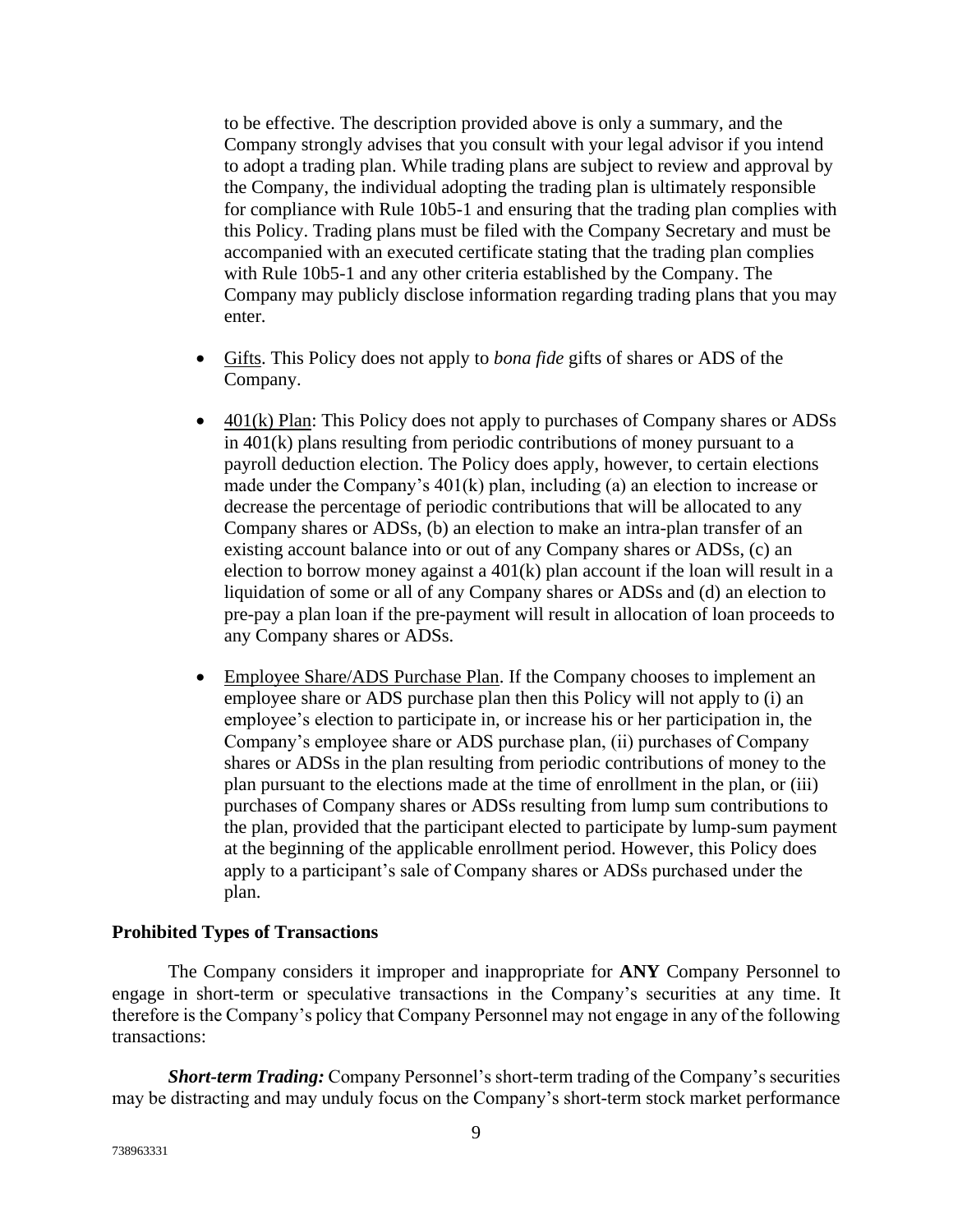instead of the Company's long-term business objectives. For these reasons, Company Personnel who purchase Company securities in the open market may not sell any Company securities of the same class during the six months following the purchase. Note that shares purchased through either the Company's employee share purchase plan or its' employee share option plan are not subject to this restriction.

*Short Sales:* Short sales of the Company's securities evidence an expectation on the part of the seller that the securities will decline in value, and therefore signal to the market that the seller has no confidence in the Company or its short-term prospects. In addition, short sales may reduce the seller's incentive to improve the Company's performance. For these reasons, short sales of the Company's securities are prohibited by this Policy.

*Publicly Traded Options:* A transaction in options is, in effect, a bet on the short-term movement of the Company's shares and therefore creates the appearance that trading is based on inside information. Transactions in options also may focus attention on short-term performance at the expense of the Company's long-term objectives. Accordingly, transactions in puts, calls or other derivative securities, on an exchange or in any other organised market, are prohibited by this Policy. (Option positions arising from certain types of hedging transactions are governed by the section below captioned "Hedging Transactions.").

*Hedging Transactions:* Certain forms of hedging or monetization transactions, such as zero-cost collars and forward sale contracts, allow Company Personnel to lock in much of the value of his or her shareholdings, often in exchange for all or part of the potential for upside appreciation in the shares. These transactions allow Company Personnel to continue to own the covered securities, but without the full risks and rewards of ownership. When that occurs, Company Personnel may no longer have the same objectives as the Company's other shareholders. Therefore, Company Personnel are prohibited from engaging in such transactions. Any person wishing to enter into such an arrangement must first pre-clear the proposed transaction with the Company Secretary. Any request for pre-clearance of a hedging or similar arrangement must be submitted to the Company Secretary at least two weeks prior to the proposed execution of documents evidencing the proposed transaction and must set forth a justification for the proposed transaction.

*Margin Accounts and Pledges:* Company Personnel who are subject to mandatory preclearance of securities transactions under this Policy may not hold any Company shares or any other securities subject to this Policy in margin accounts and may not pledge such Company shares or other securities as collateral for loans or other obligations.

### **Post-Termination Transactions**

The Policy continues to apply to your transactions in Company securities even after you have terminated employment. If you are in possession of material non-public information when your employment terminates, you may not trade in Company securities until that information has become public or is no longer material.

## **Share Option Exercises**

This policy does not apply to the exercise of an employee share option where all exercised